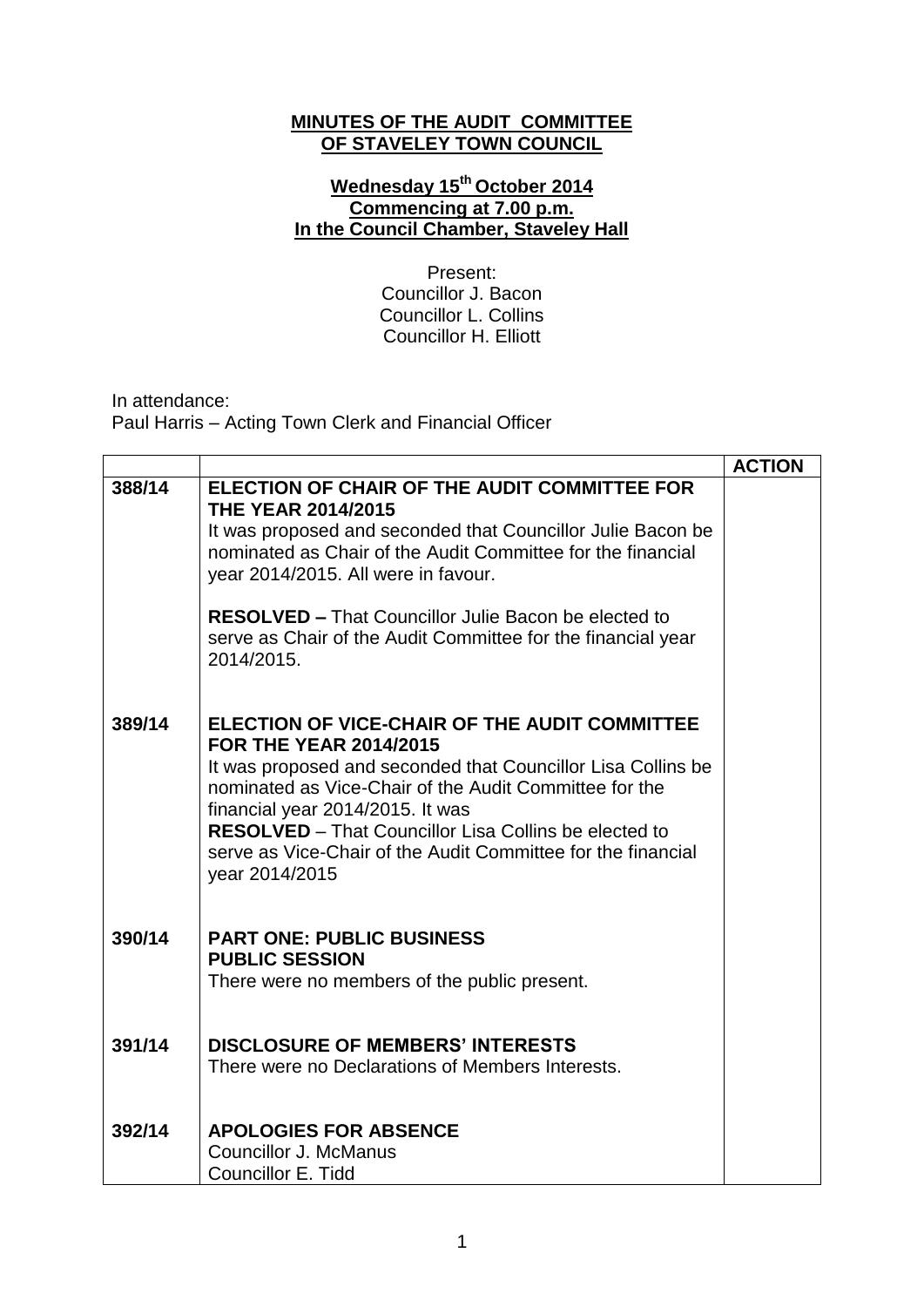| 393/14 | <b>COUNCILLORS NOT PRESENT</b><br>There were no Councillors not present.                                                                                                                                                                                                                                                                                                                                                                      |  |
|--------|-----------------------------------------------------------------------------------------------------------------------------------------------------------------------------------------------------------------------------------------------------------------------------------------------------------------------------------------------------------------------------------------------------------------------------------------------|--|
|        |                                                                                                                                                                                                                                                                                                                                                                                                                                               |  |
| 394/14 | <b>ANNUAL RETURN/GOVERNANCE STATEMENT -</b><br><b>REVIEW</b>                                                                                                                                                                                                                                                                                                                                                                                  |  |
|        | Members had received a copy of the Annual Return, Review<br>and Accounting Statements, which had been passed to Grant<br>Thornton the Council's external auditors.                                                                                                                                                                                                                                                                            |  |
|        | Section 3 - the external auditors certificate had not been<br>signed as an opinion had not yet been reached. To comply<br>with legislation regulations the annual accounts had to be<br>displayed on the Staveley Town Council noticeboards by<br>30th September. Therefore a letter had been issued saying<br>there was no audit opinion at that time.                                                                                       |  |
|        | Section 4 the internal auditor's report, Financial Regulations<br>and the Acting Town Clerk's report had also been attached.                                                                                                                                                                                                                                                                                                                  |  |
|        | Terms of Reference for this Committee had been AGREED<br>at the Staveley Town Council meeting held on 9 <sup>th</sup> September<br>2014.                                                                                                                                                                                                                                                                                                      |  |
|        | Councillor J. Bacon made members aware that the Audit<br>Committee was to make sure Staveley Town Council<br>Members and Staveley Town Council staff adhered to all<br><b>Staveley Town Council Financial Regulations, External</b><br>Financial Regulations and banking regulations.                                                                                                                                                         |  |
|        | The Acting Town Clerk asked all members if they were clear<br>on the role of the Audit Committee.                                                                                                                                                                                                                                                                                                                                             |  |
|        | Councillor L. Collins commented that she was unclear of the<br>role but was of the understanding that under the advice of<br>John Marriot the internal auditor an Audit Committee should<br>have been already in existence. Councillor L. Collins said<br>that Staveley Town Council should be proactive and not<br>reactive, she hoped that things would be moved forward for<br>the members of this Council and future members.             |  |
|        | The Acting Town Clerk informed members that it had been a<br>difficult time getting the Council into a better position. The<br>Acting Town Clerk informed members that an audit had been<br>undertaken, and he informed members that it was unusual for<br>an external auditor not to have reached an opinion by this<br>point, but said the audit could have been complicated.<br>Councillor J. Bacon commented that a forensic audit may be |  |

٦

T

 $\overline{1}$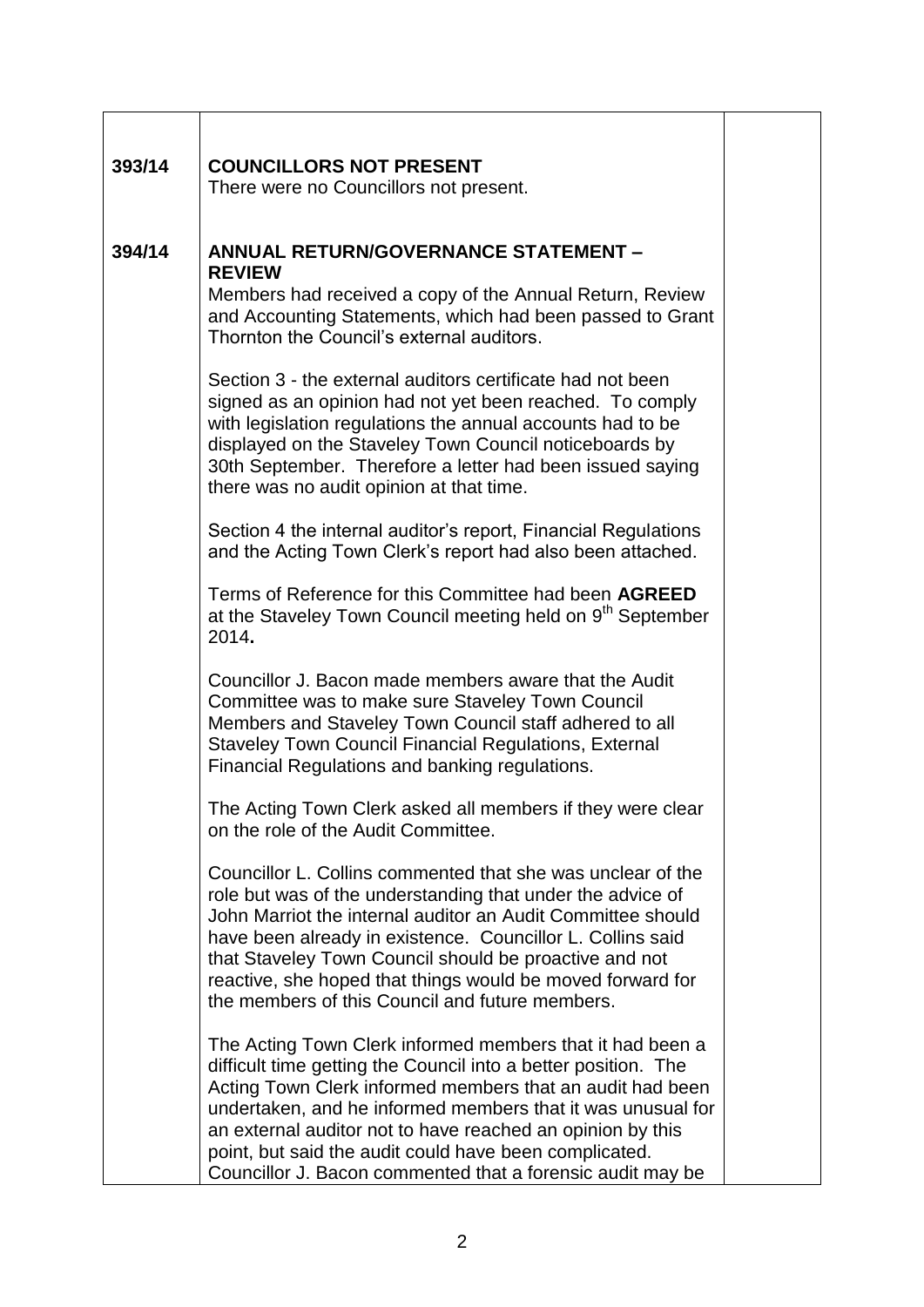| being undertaken.                                                                                                                                                                                                                                                                                                                                                                                               |  |
|-----------------------------------------------------------------------------------------------------------------------------------------------------------------------------------------------------------------------------------------------------------------------------------------------------------------------------------------------------------------------------------------------------------------|--|
| Councillor L. Collins commented that they would have to be<br>mindful as there were things that they had been made aware<br>of that they hadn't known and as sitting Councillors they<br>would be the ones who would be held responsible. She was<br>of the opinion that all information i.e. reports and figures<br>should be given transparently so that they could act<br>accordingly, and now move forward. |  |
| The Acting Town Clerk referred back to the Annual Return,<br>Governance Statement and Accounting Statements Section<br>1.                                                                                                                                                                                                                                                                                       |  |
| With regard to the Governance Statement plans needed to<br>be put in place so that in future years there would be more<br>'yes' answers. The Acting Town Clerk said things were<br>relatively straight forward and it was more a matter of moving<br>forward in terms of the internal audit report.                                                                                                             |  |
| The Acting Town Clerk suggested that an Action Plan<br>needed to be drawn up, as to what members would like to do<br>and what they would like John Marriott to look at with regard<br>to the interim internal audit, how they would deal with<br>Governance Statements and make sure that proper practices<br>were in place.                                                                                    |  |
| The Acting Town Clerk informed Members that the Financial<br>Regulations had been included with the Agenda at Item 8,<br>and also Action Planning Item 9, i.e. setting up what<br>members wished to do and how they would report back to<br>other Council members, and making sure that the officer of<br>the Council was complying with what he should be doing.                                               |  |
| Councillor L. Collins questioned the Acting Town Clerk on<br>items on the Governance Statement as to how they could<br>achieve the 'yes' answers.                                                                                                                                                                                                                                                               |  |
| The Acting Town Clerk informed Members that the bank<br>reconciliations had taken place, this could then be signed off<br>by someone who wasn't a cheque signatory at the next<br>Council meeting.                                                                                                                                                                                                              |  |
| In regard to proper practices they were to do with the<br>Financial Regulations which the Council had agreed.                                                                                                                                                                                                                                                                                                   |  |
| Councillor J. Bacon asked if all outstanding bills had been<br>cleared. The Acting Town Clerk informed Members that<br>nothing was outstanding, and as they were adhering to<br>proper practices invoices were viewed at Council meetings                                                                                                                                                                       |  |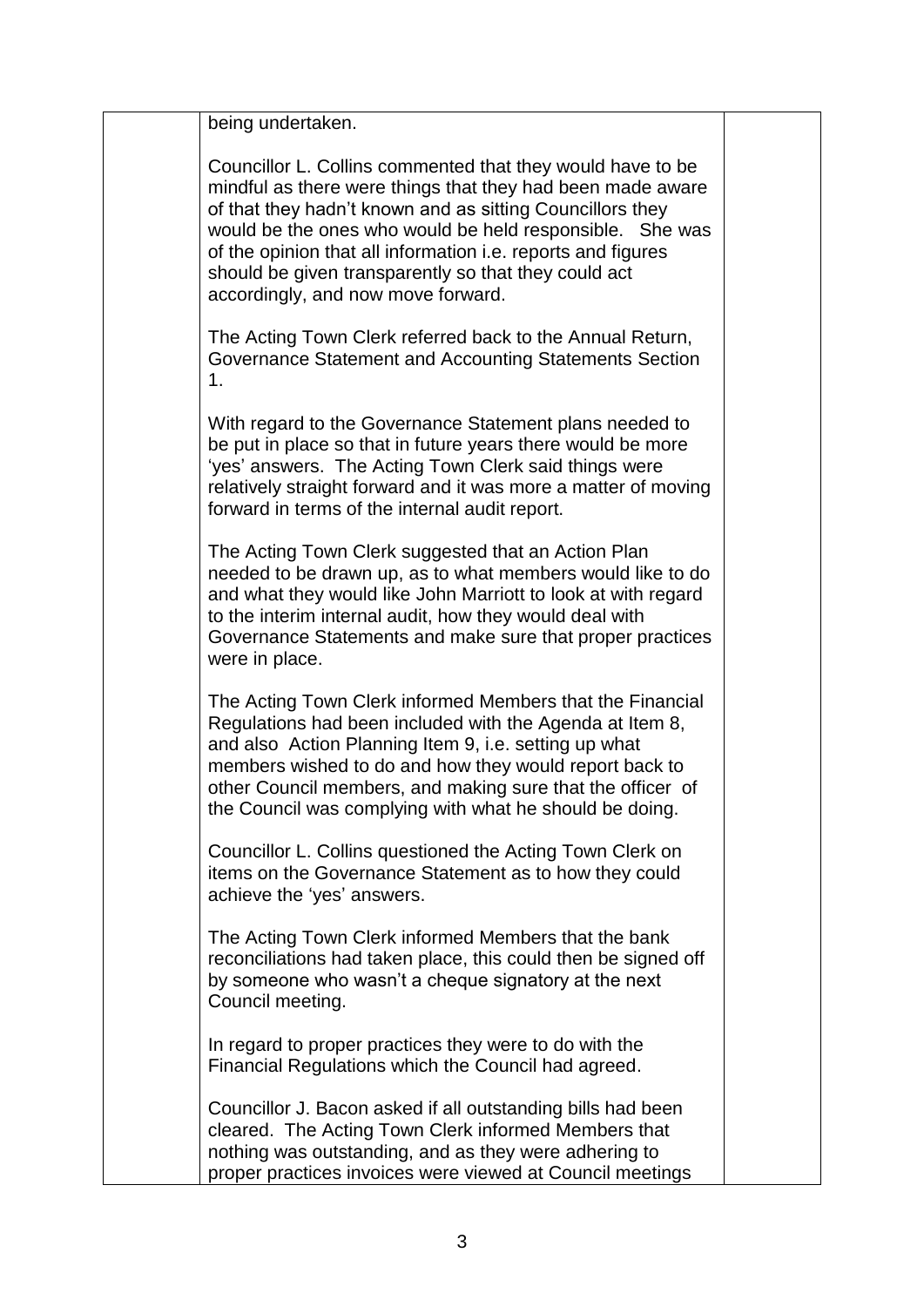| where they could be approved and paid.                                                                                                                                                                                                                                                                                                                                                                                                                               |  |
|----------------------------------------------------------------------------------------------------------------------------------------------------------------------------------------------------------------------------------------------------------------------------------------------------------------------------------------------------------------------------------------------------------------------------------------------------------------------|--|
| The initial five points of the Governance Statement had been<br>taken on board.                                                                                                                                                                                                                                                                                                                                                                                      |  |
| The Acting Town Clerk said the main focus was to get the<br>Financial Regulations in place, but they had not been<br>enacted until the beginning of July, due to staffing and<br>workload getting proper systems in place.                                                                                                                                                                                                                                           |  |
| Councillor L. Collins asked who had undertaken the internal<br>audit in previous years and whether or not it had been<br>undertaken diligently. Councillor J. Bacon informed members<br>that Brian Wood had undertaken internal audits in the<br>previous years. Councillors were of the opinion that it had not<br>been undertaken diligently. The Acting Town Clerk informed<br>members that this audit report had called previous audit<br>reports into question. |  |
| The Acting Town Clerk informed members that reports and<br>schedules of payments were going to Council. Any particular<br>problems and issues were being put to Council rather than<br>the Acting Town Clerk making decisions.                                                                                                                                                                                                                                       |  |
| The Acting Town Clerk commented that being realistic he<br>was not sure how perfect an audit they would get next year,<br>but it was hoped significant improvements could be made.                                                                                                                                                                                                                                                                                   |  |
| Members referred back to the Annual Governance                                                                                                                                                                                                                                                                                                                                                                                                                       |  |
| Statement.<br>No. 2 Internal Control – Actions were now in place i.e.<br>statements and schedules were put to the Council, cheques<br>were being signed with invoices attached, bank statements<br>were being provided and bank reconciliations were put to<br>Council. Petty cash, bar float and quotes for                                                                                                                                                         |  |
| tenders/contractors were discussed.<br>No. 3 Reasonable Steps - The Acting Town Clerk would<br>bring everything requested to full Council. The Acting Town<br>Clerk made members aware that this was to make sure<br>whatever the Council does falls within the remit of a Town                                                                                                                                                                                      |  |
| Council.<br>No. 5. Assessment of Risks - The Risk Assessment had been<br>taken to Policy and Finance. Software needed to be put in<br>place to enable a risk assessment to take place it was agreed                                                                                                                                                                                                                                                                  |  |
| that the software could be purchased. This was therefore in<br>the process. Insurance was discussed and members were<br>told cover was in place but this may need to be looked at<br>further with regard to the asset register. It was suggested<br>that Councillor J. Bacon go through Staveley Town Council<br>assets with the Acting Town Clerk at a future date. Valuation                                                                                       |  |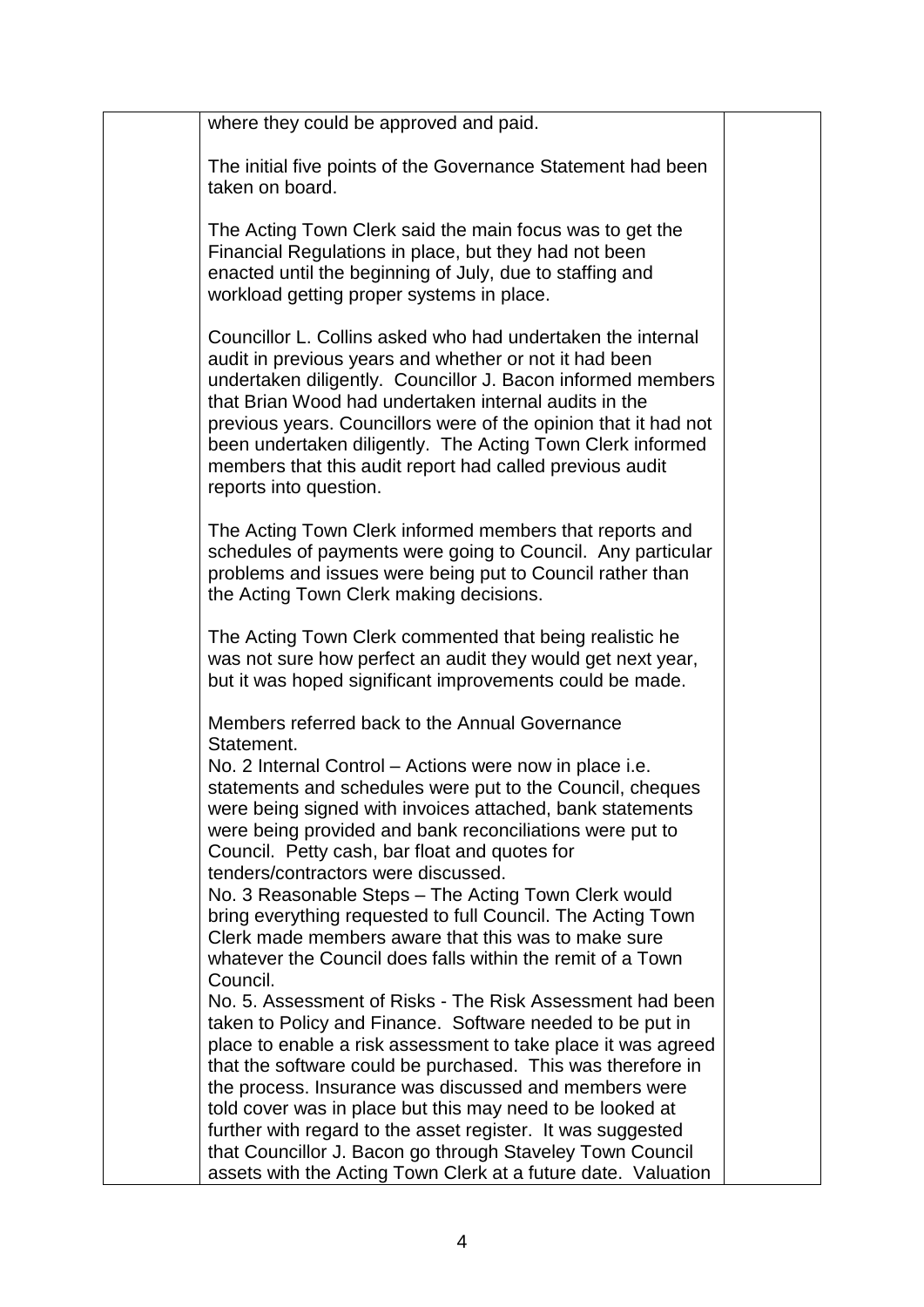| of assets was important to make sure that the insurance was<br>at the correct level, and valuations would have to be<br>undertaken.                                                                                                                                                                                                                                                                                                                                                                                                                                                                                                                                                                                                                          |  |
|--------------------------------------------------------------------------------------------------------------------------------------------------------------------------------------------------------------------------------------------------------------------------------------------------------------------------------------------------------------------------------------------------------------------------------------------------------------------------------------------------------------------------------------------------------------------------------------------------------------------------------------------------------------------------------------------------------------------------------------------------------------|--|
| The Acting Town Clerk mentioned the financial risk<br>assessment, this would include loss of information. New<br>servers had been put in place and systems were backed up<br>properly.                                                                                                                                                                                                                                                                                                                                                                                                                                                                                                                                                                       |  |
| The Acting Town Clerk informed members that the<br>accounting system was adequate and did not need replacing.<br>Data entries were up to date. The Acting Town Clerk<br>informed members that the payments by BACS were no<br>longer in operation, on-line payments were now in place.<br>The Acting Town Clerk informed members that he was the<br>only person with access to the on-line payments. Councillor<br>L. Collins asked if this was best practise to only have one<br>person as the sole user of this system. A further discussion<br>took place with regard to on-line payments and the Acting<br>Town Clerk informed members that they must be aware of<br>the Financial Regulations as all processes and procedures<br>were included therein. |  |
| Councillor J. Bacon asked if CHAPS payments were still<br>being used. The Acting Town Clerk said these could still be<br>used but these had to be done by two signatories and then<br>countersigned by the Acting Town Clerk.                                                                                                                                                                                                                                                                                                                                                                                                                                                                                                                                |  |
| The Acting Town Clerk informed members that they had to<br>be happy with the procedures in place, and if members were<br>not happy, then procedures would have to be addressed<br>more fully.                                                                                                                                                                                                                                                                                                                                                                                                                                                                                                                                                                |  |
| Councillor L. Collins commented that the Policy, Publicity and<br>Finance Committee should be made aware that they should<br>be adhering to the financial regulations. This was further<br>discussed with regard to the role of Councillor J. Bacon on<br>the Policy, Publicity and Finance Committee. It was felt that<br>Councillor J. Bacon should be an observer on the Policy,<br>Publicity and Finance Committee and not a member, to make<br>recommendations.                                                                                                                                                                                                                                                                                         |  |
| Councillor L. Collins asked if staff had sight of the Financial<br>Regulations and risk assessments. The Acting Town Clerk<br>agreed this could be done.                                                                                                                                                                                                                                                                                                                                                                                                                                                                                                                                                                                                     |  |
| Councillor L. Collins commented that although the Internal<br>Audit had been harsh it was honest and thought John<br>Marriott had provided a good internal audit. It was hoped that<br>the internal audit would be better next year.                                                                                                                                                                                                                                                                                                                                                                                                                                                                                                                         |  |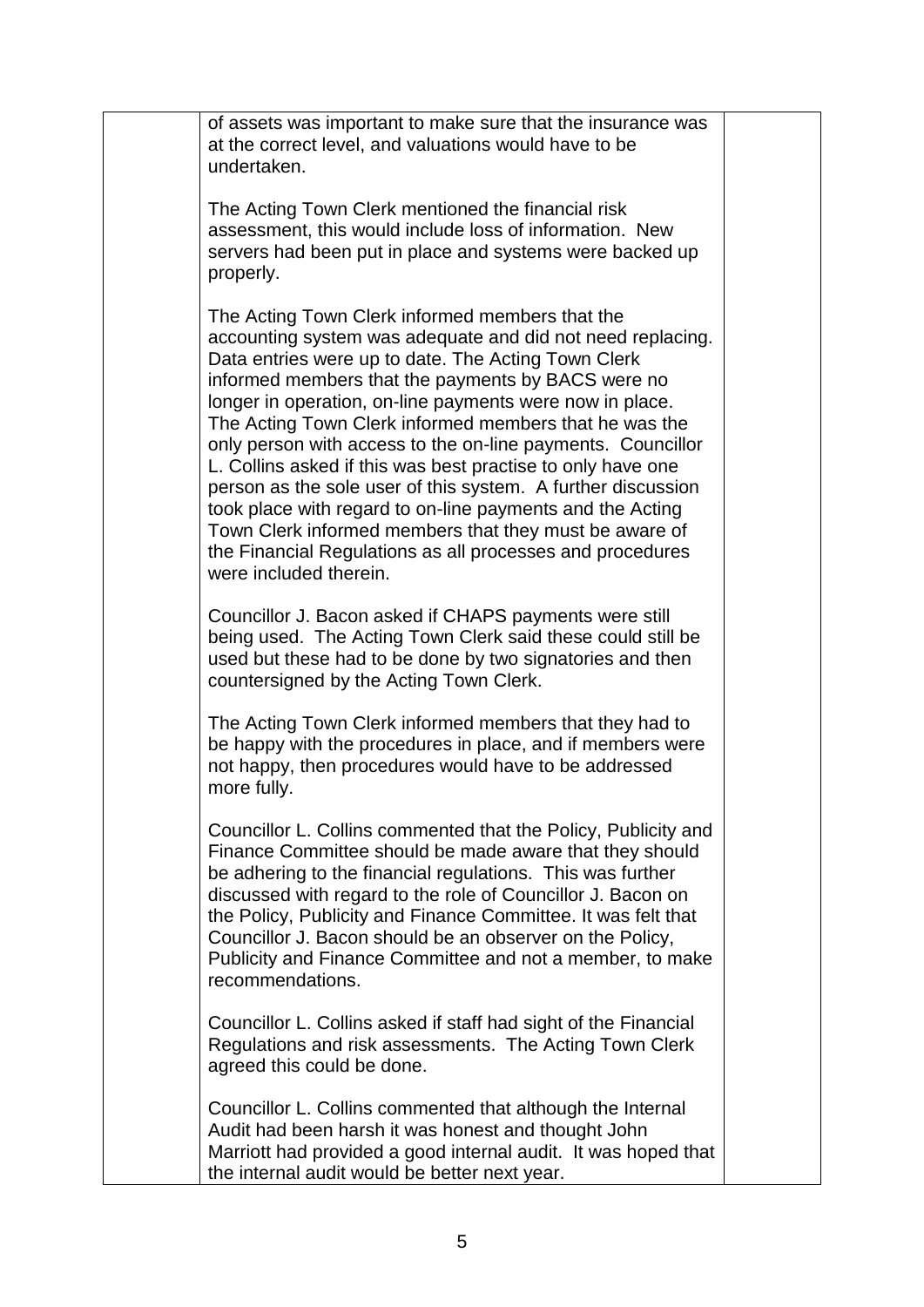|        | Litigation etc. - Councillor J. Bacon felt that not everything<br>had been disclosed to Council previously but as of now that<br>would be adhered to as everything would go to Full Council.                                                                           |  |
|--------|------------------------------------------------------------------------------------------------------------------------------------------------------------------------------------------------------------------------------------------------------------------------|--|
|        | Section 4 – The Acting Town Clerk informed members that<br>this section was to do with internal control and proper<br>practices.                                                                                                                                       |  |
|        | The Acting Town Clerk informed members that the VAT was<br>now up to date, and was being appropriately accounted for.                                                                                                                                                  |  |
|        | With regard to the Precept, Councillors said they had not<br>been given the accurate information to set a precept. Budget<br>reports would be put to the Full Council. Joe Taylor had<br>prepared these and they should put Members in a position to<br>set a Precept. |  |
|        | Petty cash was further discussed.                                                                                                                                                                                                                                      |  |
|        | The Asset Register would need to be undertaken.                                                                                                                                                                                                                        |  |
| 395/14 | <b>FINANCIAL PROCESSES - BASIC UNDERSTANDING</b><br>The Acting Town Clerk asked Members if there was anything<br>they needed to discuss under the Financial Regulations.                                                                                               |  |
|        | Councillor L. Collins felt that laminated copies of the Financial<br>Regulations should be accessible at every meeting of the<br>Audit Committee and the Policy, Publicity and Finance<br>Committee to be referred to.                                                 |  |
|        | Councillor L. Collins asked the Acting Town Clerk if he would<br>be able to highlight and make members aware before<br>Committees if there was any cause for concern over any<br>financial matters.                                                                    |  |
|        | The Acting Town Clerk responded that the main issue would<br>be the Phase 2 Contract of the Heart of Staveley Project.                                                                                                                                                 |  |
|        | Members needed to know how the preferred contractor had<br>been decided upon.                                                                                                                                                                                          |  |
|        | The Acting Town Clerk informed members that the contract<br>had to comply with ERDF to make sure that the money would<br>not be lost.                                                                                                                                  |  |
| 396/14 | <b>AUDIT REPORT - ACTION PLANNING</b>                                                                                                                                                                                                                                  |  |
|        | Members discussed the Acting Town Clerk's audit report.                                                                                                                                                                                                                |  |
|        | Points raised were:<br>The missing money and bar float had been reported to the                                                                                                                                                                                        |  |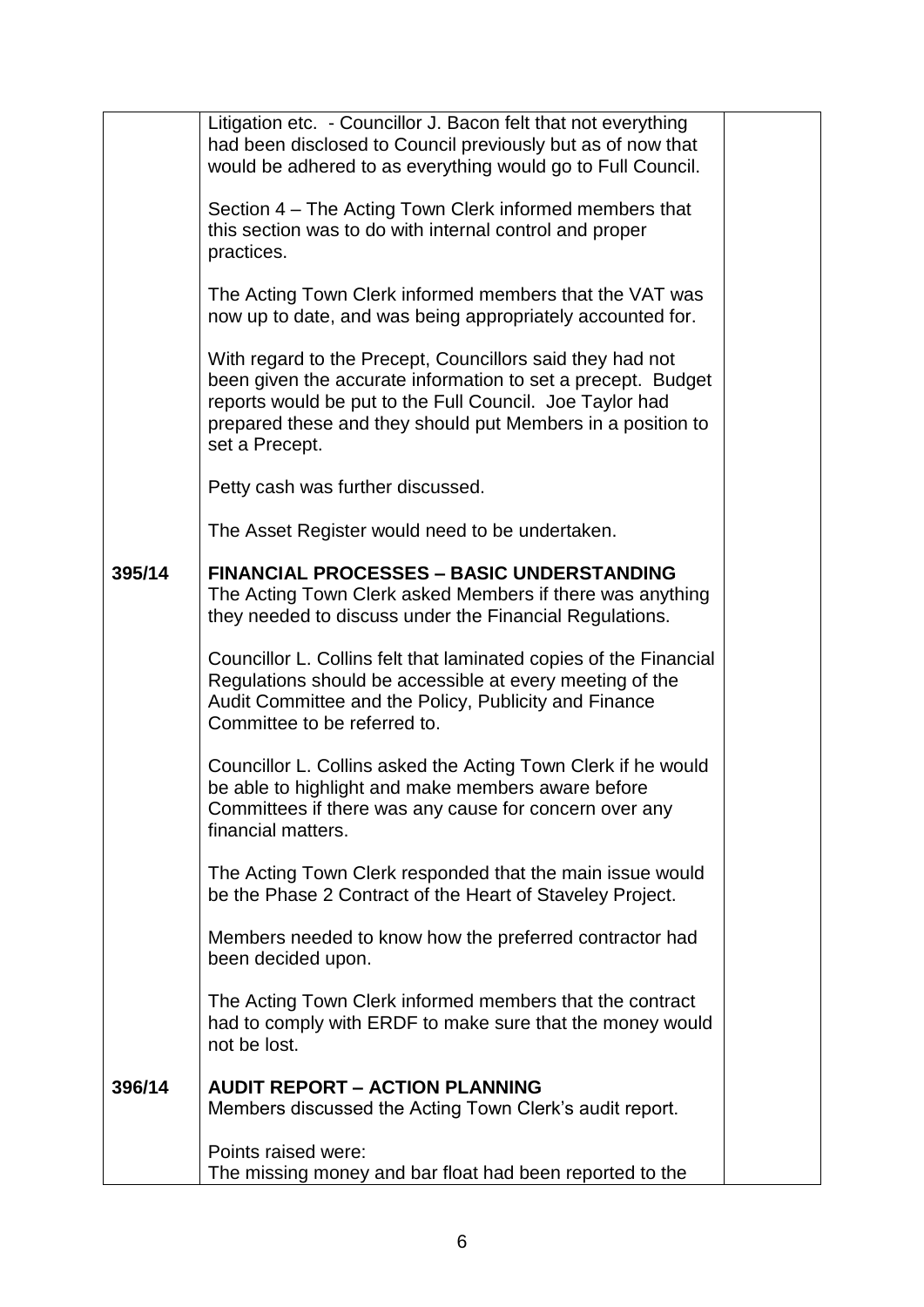| Police.<br>The six monthly review with the Internal Auditor.                                                                                                                                                                                                                                                                                                                                                                                               |  |
|------------------------------------------------------------------------------------------------------------------------------------------------------------------------------------------------------------------------------------------------------------------------------------------------------------------------------------------------------------------------------------------------------------------------------------------------------------|--|
| Councillor L. Collins asked if a six monthly review was<br>sufficient.                                                                                                                                                                                                                                                                                                                                                                                     |  |
| The Acting Town Clerk responded that John Marriott would<br>look at undertaking a review in six months' time and any<br>questions and queries would be welcomed by Members at<br>that time.                                                                                                                                                                                                                                                                |  |
| With regard to the Staff Review, Mark Evans from<br>Chesterfield Borough Council was undertaking this, with<br>regard to roles and his feedback was awaited.                                                                                                                                                                                                                                                                                               |  |
| Councillor L. Collins thanked The Acting Town Clerk for his<br>work.                                                                                                                                                                                                                                                                                                                                                                                       |  |
| The Acting Paul Clerk suggested that Members come up with<br>an Action Plan as an initial starting point, and asked how<br>often the committee would like to meet.                                                                                                                                                                                                                                                                                         |  |
| Councillor L. Collins said to take on board Jo Taylor's<br>comments with regard to how Petty Cash should be dealt<br>with.                                                                                                                                                                                                                                                                                                                                 |  |
| Councillor L. Collins suggested emailing with updates, also to<br>use this a paper trail. It was thought that meetings would still<br>have to be held but not on a monthly basis. It was<br>recommended that the next meeting should be held at the<br>end of January 2015 which would The Acting Town Clerk to<br>make sure processes were up and running.                                                                                                |  |
| It was therefore <b>RECOMMENDED</b> that (i) money and<br>receipts be entered into the accounts package and work in<br>good practise.<br>(ii) Petty Cash system be put in place taking on board Jo<br>Taylor's comments<br>(iii) A meeting in the third week of January 2015 be held, and<br>every two months thereafter.<br>(iv) That the Asset Register be brought up to date. Councillor<br>J. Bacon to work alongside the Acting Town Clerk to look at |  |
| what needed to be on this. That Councillor D. Collins to<br>make initial enquiries if a surveyor from Derbyshire County<br>Council could undertake the valuations.<br>(v) That the Software for the Financial Risk Assessment be<br>purchased and put in place<br>(vi) The Audit Committee to ask why Tomlinson's in the                                                                                                                                   |  |
| preferred contractor for Phase 2 of the Heart of Staveley                                                                                                                                                                                                                                                                                                                                                                                                  |  |